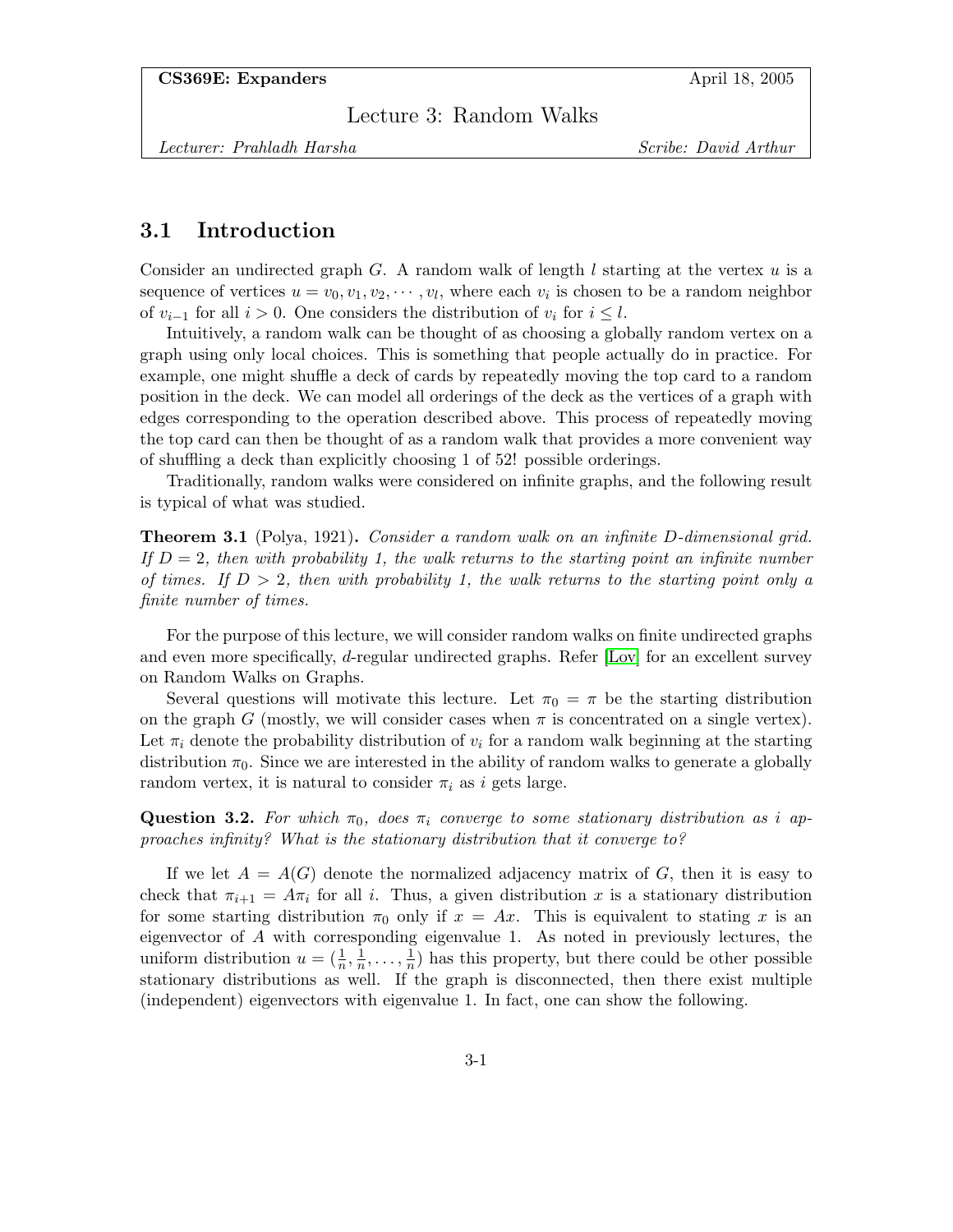**Lemma 3.3.** The multiplicity of the largest eigenvalue (i.e.,. 1) in  $A(G)$  is equal to the number of connected components in G.

In particular, if G is connected, the only possible stationary distribution is u. Thus, the stationary distribution (if it exists) is independent of the starting distribution  $\pi_0$ . This largely answers the second part of Question 1.

Before answering the first part of Question 1, we consider a related question.

**Question 3.4.** If  $\pi_i$  converges to a stationary distribution, how fast does it converge?

We can also recast this in terms of mixing time, described below.

**Definition 3.5** (Mixing Time). The "mixing time" of a graph  $G$  with n vertices is the minimum l such that for all starting distributions  $\pi$ 

<span id="page-1-0"></span>
$$
||A^l \pi - u||_{\infty} < \frac{1}{2n}.\tag{1}
$$

We will define the  $\|\cdot\|_{\infty}$ -norm shortly.

The  $\frac{1}{2\pi}$  is largely arbitrary, but this value will prove convenient. If we take the mixing time to be infinity for graphs where no  $l$  satisfies  $(1)$ , answering our remaining questions is equivalent to understanding mixing time.

Finally, we present two concepts related to mixing time, which are interesting in their own right.

**Definition 3.6.** (Hitting Time) For a graph G, let  $H(u, v)$  denote the expected number of steps a random walk beginning at u must take before reaching v. Define the "hitting time" of G by  $H(G) = \max_{u,v} H(u,v)$ .

**Definition 3.7.** (Cover Time) For a graph  $G$ , let  $C_u$  denote the expected number of steps a random walk beginning at u must take before reaching every other vertex at least once. Define the "cover time" of G by  $C(G) = \max_u C_u$ .

It easily follows from the definitions that  $H(G) \leq C(G) \leq n \cdot H(G)$ . The latter inequality can be tightened (using the coupon-collectors' problem) to show that  $C(G) \leq O(\log n)$ .  $H(G).$ 

# 3.2 Bounding the Mixing Time

As discussed above, the distribution of random walks on disconnected graphs need never converge to u. Bipartite graphs are similarly problematic. Specifically, if a random walk begins at a vertex in one part, it will always be in that part after an even number of steps, and it will always be in the other part after an odd number of steps. Thus,  $\pi_l$  can never converge to u on a bipartite graph.

As with Lemma [3.3,](#page-0-0) we can characterize this failure case in terms of eigenvalues of A.

<span id="page-1-1"></span>**Lemma 3.8.** G is bipartite iff -1 is an eigenvalue of  $A(G)$ .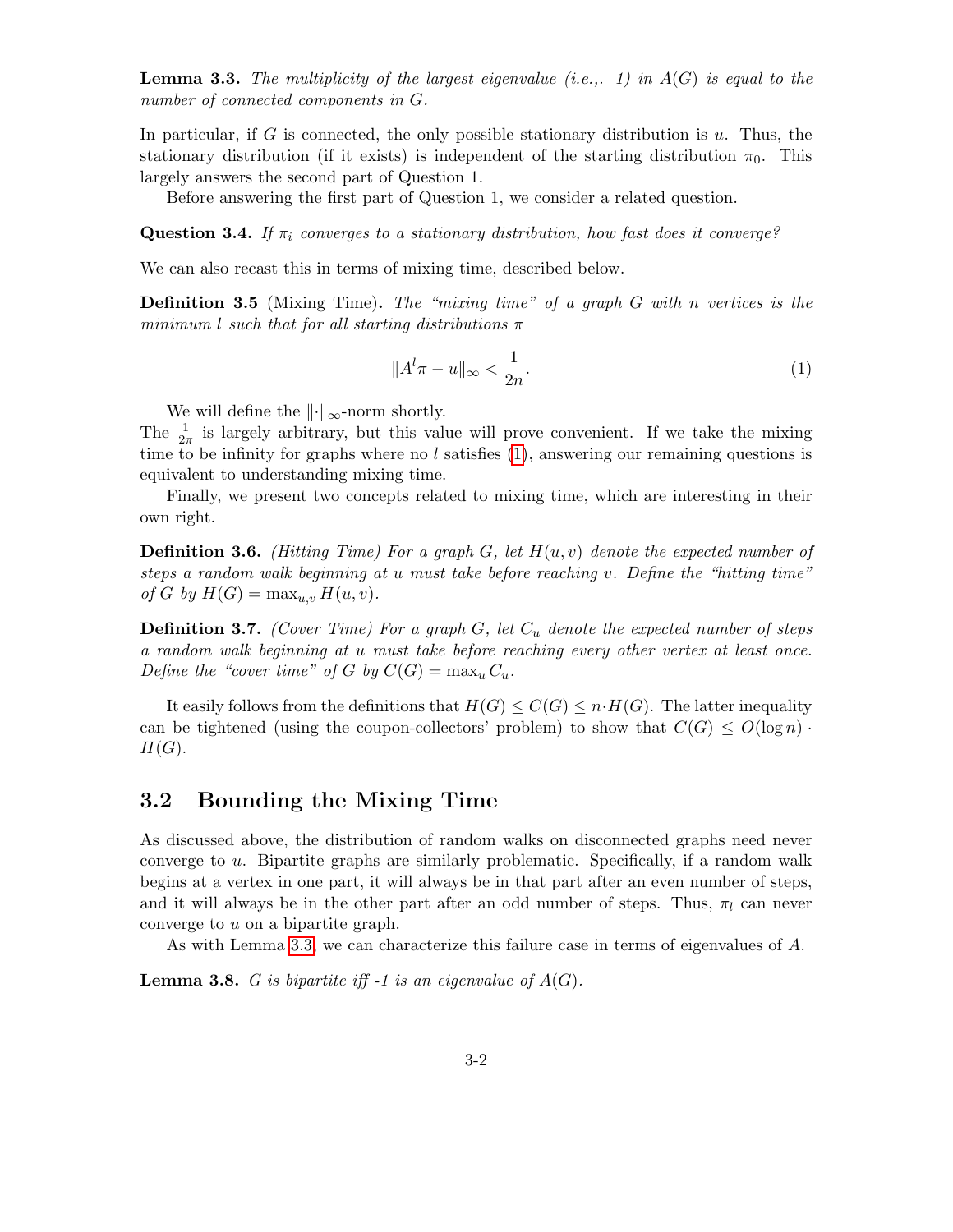For example, if G is bipartite, consider the vector  $v$  with a value of 1 at all vertices in one part and a value of -1 at all other vertices. One can check this is an eigenvector of  $A(G)$ with eigenvalue -1.

Now, fix a graph G with n vertices and consider the eigenvalues  $\lambda_1, \lambda_2, \cdots, \lambda_n$  of  $A(G)$ . Without loss of generality we may assume  $\lambda_1 = 1$  and  $|\lambda_1| \geq |\lambda_2| \geq \cdots \geq |\lambda_n|$ . Furthermore, let  $\lambda = |\lambda_2|$ . By Lemmas [3.3](#page-0-0) and [3.8,](#page-1-1) we know  $\lambda = 1$  iff G is either bipartite or disconnected. Therefore, G has infinite mixing time if  $\lambda = 1$ . We now show that conversely, if  $\lambda < 1$  then G has finite mixing time.

<span id="page-2-0"></span>**Theorem 3.9.** If G is a connected, d-regular, non-bipartite graph on n vertices, then  $\lambda < 1$ and G has mixing time  $O\left(\frac{\log n}{1-\lambda}\right)$  $\frac{\log n}{1-\lambda}$ .

We review the  $l^1, l^2$  and  $l^{\infty}$  norms before proceeding with the proof.

**Definition 3.10.** If  $v = (v_1, v_2, \dots, v_m)$  is an arbitrary vector, define

$$
||v||_{\infty} = \max_{i} |v_i|,
$$
  

$$
||v|| = ||v||_2 = \sqrt{\sum_{i} v_i^2}, \text{ and}
$$
  

$$
||v||_1 = \sum_{i} |v_i|.
$$

<span id="page-2-1"></span>Fact 3.11.  $||v||_{\infty} \le ||v|| \le ||v||_1 \le \sqrt{n} ||v||.$ 

The first two inequalities here can easily be verified and the third follows from the Cauchy-Schwarz inequality. Furthermore, these are all norms, which implies that they satisfy the triangle inequality.

**Proof of Theorem [3.9:](#page-2-0)** Note that  $A(G)$  is a real, symmetric matrix, which implies that it has n orthonormal eigenvectors  $u = v_1, v_2, \dots, v_n$ . Let  $\pi$  denote any (starting) probability distribution on the vertices of G. Then, we can decompose  $\pi$  uniquely as  $\sum_{i=1}^{n} \pi_i$  where  $\pi_i$ is a constant multiple of  $v_i$ . Furthermore, as discussed in the previous lecture, the fact that  $\pi$  is a probability distribution guarantees  $\pi_1 = u$ . Now,

$$
||A\pi - u||^2 = ||Au + A\pi_2 + A\pi_3 + \dots + A\pi_n - u||^2
$$
  
\n
$$
= ||\lambda_2 \pi_2 + \lambda_3 \pi_3 + \dots + \lambda_n \pi_n||^2 \text{ since } Au = u
$$
  
\n
$$
= \lambda_2^2 ||\pi_2||^2 + \lambda_3^2 ||\pi_3||^2 + \dots + \lambda_n^2 ||\pi_n||^2 \text{ by the Pythagorean theorem}
$$
  
\n
$$
\leq \lambda^2 (||\pi_2||^2 + ||\pi_3||^2 + \dots + ||\pi_n||^2)
$$
  
\n
$$
= \lambda^2 ||\pi_2 + \pi_3 + \dots + \pi_n||^2 \text{ again by the Pythagorean theorem}
$$
  
\n
$$
= \lambda^2 ||\pi - u||^2.
$$

Thus, each step of the random walk decreases the  $l^2$ -distance of the distribution on the vertices to the uniform distance by a factor of at least  $\lambda$ . Therefore,  $||A^l \pi - u|| \leq \lambda^l ||\pi - u||$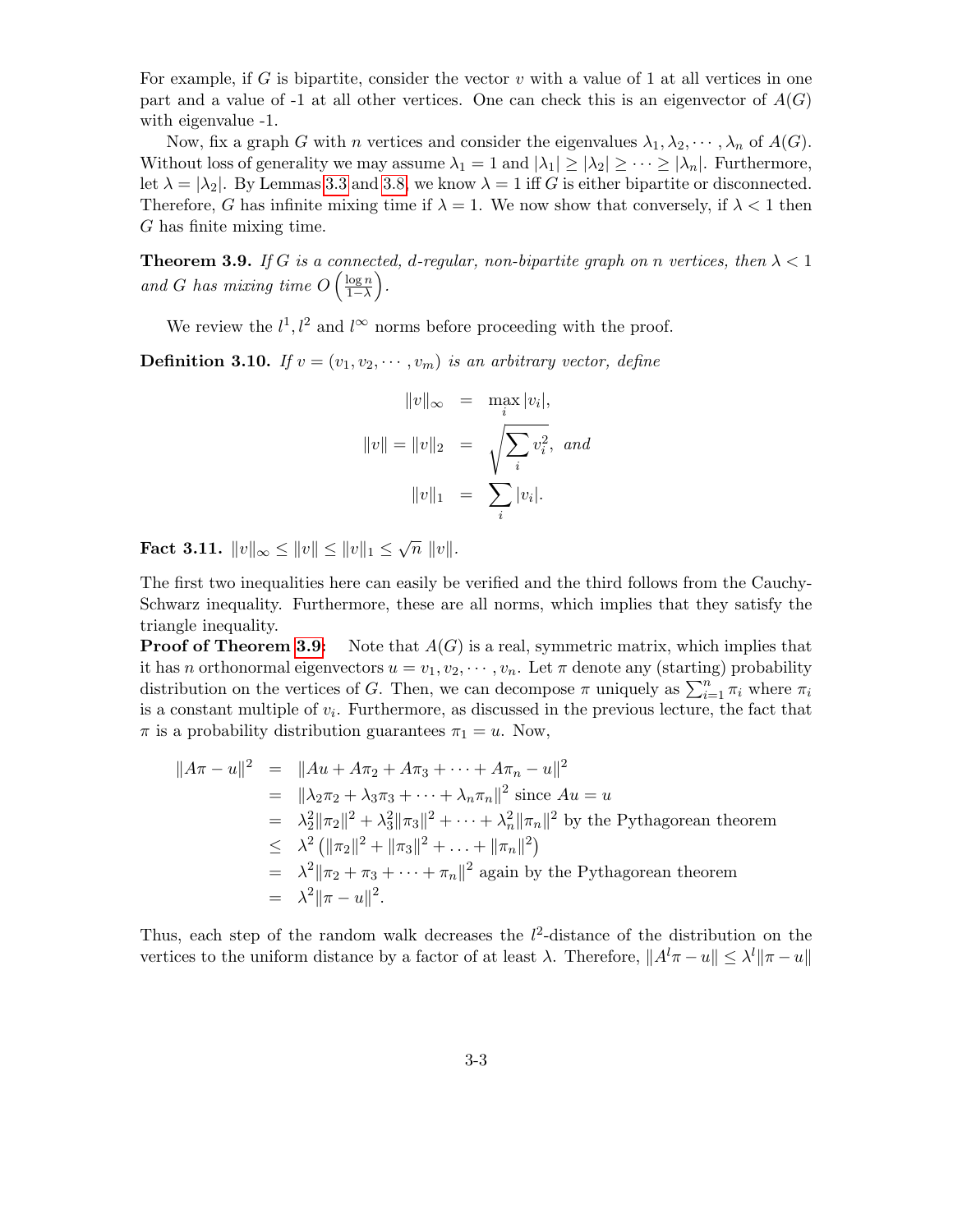for all  $l \geq 0$ . It follows that

$$
\|A^{l}\pi - u\|_{\infty} \le \|A^{l}\pi - u\|
$$
  
\n
$$
\le \lambda^{l} \|\pi - u\|
$$
  
\n
$$
< \lambda^{l} \|\pi\| \text{ since } \pi - u \text{ and } u \text{ are orthogonal}
$$
  
\n
$$
\le \lambda^{l} \|\pi\|_{1}
$$
  
\n
$$
= \lambda^{l}.
$$

It follows that  $||A^l \pi - u||_{\infty} < \frac{1}{2n}$  when  $l = O\left(\frac{\log n}{\log \frac{1}{k}}\right)$  $\bigg) \approx O\left(\frac{\log n}{1-\lambda}\right)$  $\frac{\log n}{1-\lambda}$ . To see this last step, note  $\log \frac{1}{\lambda}$ that  $\log(1+x) = 1 - \frac{1}{1+x} + O\left(\frac{1}{(1+x)^{1+x}}\right)$  $\frac{1}{(1+x)^2}$  by taking the Taylor expansion of both sides.  $\Box$ 

## 3.2.1 Bounding the Spectral Gap  $1 - \lambda$

Since Theorem [3.9](#page-2-0) depends so heavily on  $1 - \lambda$ , it is natural to try to bound this quantity for various graphs G. We have already seen that  $1 - \lambda = \Omega(1)$  for expanders. We now consider its value for other graphs.

<span id="page-3-0"></span>**Theorem 3.12.** If G is a connected, d-regular, non-bipartite graph on n vertices, then  $1 - \lambda \geq \frac{1}{dn^2}$ .

We will prove the result this theorem only for the case where  $G$  has only non-negative eigenvalues.

Proof. As discussed in the previous lecture, we can obtain the following characterization of the spectral gap.

$$
\lambda = \max_{x \perp u, ||x|| = 1} \langle Ax, x \rangle \text{ since } G \text{ has only non-negative eigen values}
$$
\n
$$
= \max_{x \perp u, ||x|| = 1} \frac{1}{d} \sum_{(u,v) \in E} 2x_u x_v
$$
\n
$$
= \max_{x \perp u, ||x|| = 1} \frac{1}{d} \sum_{(u,v) \in E} (x_u^2 + x_v^2 - (x_u - x_v)^2)
$$
\n
$$
= \max_{x \perp u, ||x|| = 1} \frac{1}{d} \sum_{(u,v) \in E} (x_u^2 + x_v^2 - (x_u - x_v)^2)
$$
\n
$$
= \max_{x \perp u, ||x|| = 1} \frac{1}{d} \left( d \cdot x_u^2 - \sum_{(u,v) \in E} (x_u - x_v)^2 \right)
$$

Hence, the spectral gap  $1 - \lambda$  is given by

$$
1 - \lambda = \min_{x \perp u, ||x|| = 1} \frac{1}{d} \sum_{(u,v) \in E} (x_u - x_v)^2.
$$

Then there exists x with  $x \perp u$  and  $||x|| = 1$  so that  $1 - \lambda = \frac{1}{d}$  $\frac{1}{d} \sum_{(u,v) \in E} (x_u - x_v)^2.$ Since  $||x|| = 1$ , there exists v' for which  $|x_{v'}| \geq \frac{1}{\sqrt{2}}$  $\overline{n}$ . However, since  $x \perp u$ , we know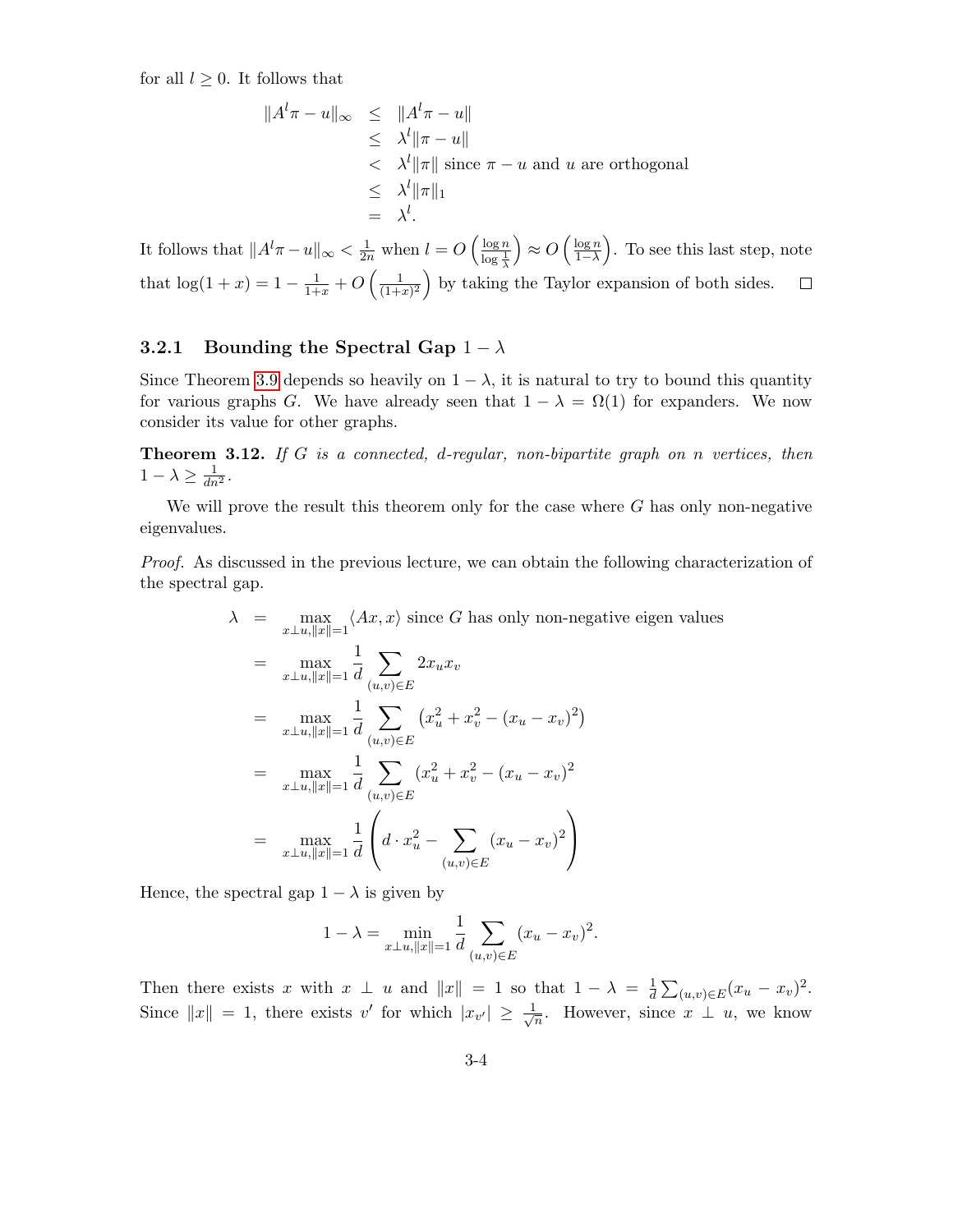$\sum x_v = 0$ , and hence there exists v'' for which  $x_{v'}$  and  $x_{v''}$  have different signs. It follows that  $|x_{v'} - x_{v''}| \geq \frac{1}{\sqrt{2}}$  $\frac{1}{n}$ .

Now, G is connected so there exists some shortest path  $v_0(=v')$ ,  $v_1, \dots, v_k(=v'')$  from  $v'$  to  $v''$ . The triangle inequality now implies that

$$
\sum_{i=0}^{k-1} |x_{v_i} - x_{v_{i+1}}| \ge |x_{v_0} - x_{v_k}| \ge \frac{1}{\sqrt{n}}.
$$

Therefore,

$$
1 - \lambda = \frac{1}{d} \sum_{(u,v)\in E} (x_u - x_v)^2
$$
  
\n
$$
\geq \frac{1}{d} \sum_{i=0}^{k-1} (x_{v_i} - x_{v_{i+1}})^2
$$
  
\n
$$
\geq \frac{1}{dk} \left( \sum_{i=0}^{k-1} |x_{v_i} - x_{v_{i+1}}| \right)^2 \text{ by Fact 3.11}
$$
  
\n
$$
\geq \frac{1}{dkn} \geq \frac{1}{dn^2}.
$$

As mentioned earlier, our proof only applies if  $G$  has no negative eigenvalues. In the general case, one can apply similar analysis to  $G^2$  to bound  $1 - \lambda^2$ . This gives us a weaker bound  $1-\lambda^2 \geq \frac{1}{d^2}$  $\frac{1}{d^2 n^2}$  and hence  $1 - \lambda \geq \frac{1}{\text{poly}}$  $\frac{1}{\text{poly}(n,d)}$ . In fact the same bound of  $\frac{1}{dn^2}$  can be obtained for the general case using a tighter analysis.

Note that Theorems [3.9](#page-2-0) and [3.12](#page-3-0) imply the mixing time of any d-regular, connected, non-bipartite graph on *n* vertices is  $O(dn^2 \log n)$ .

#### 3.2.2 A Combinatorial Notion of Mixing

So far we have related the mixing time to the spectral gap  $1 - \lambda$ . There is a combinatorial parameter of the graph that relates more directly to the mixing time. Suppose  $G$  is made up of two cliques joined by just a few edges. This creates a bottleneck that should intuitively limit the mixing time of G. To characterize this, one defines the following. For any set of vertices S, let  $\overline{S}$  denote  $V(G) - S$ , and let  $|E(S, \overline{S})|$  denote the number of edges between S and  $\overline{S}$ . Then, define

$$
\Phi(S) = \frac{|E(S,\overline{S})|}{|S|}, \text{ and}
$$
  

$$
\Phi(G) = \min_{S:|S| \le \frac{n}{2}} \Phi(S).
$$

 $\Phi(G)$  is called the edge-expansion of the graph G.  $\Phi(G)$  has a direct relation to the mixing time. The edge expansion  $\Phi(G)$  is related to the spectral gap as follows:

**Theorem 3.13.** Let  $G$  be a d-regular graph. Then,

$$
\frac{d(1-\lambda)}{2} \le \Phi(G) \le d\sqrt{2(1-\lambda)}.
$$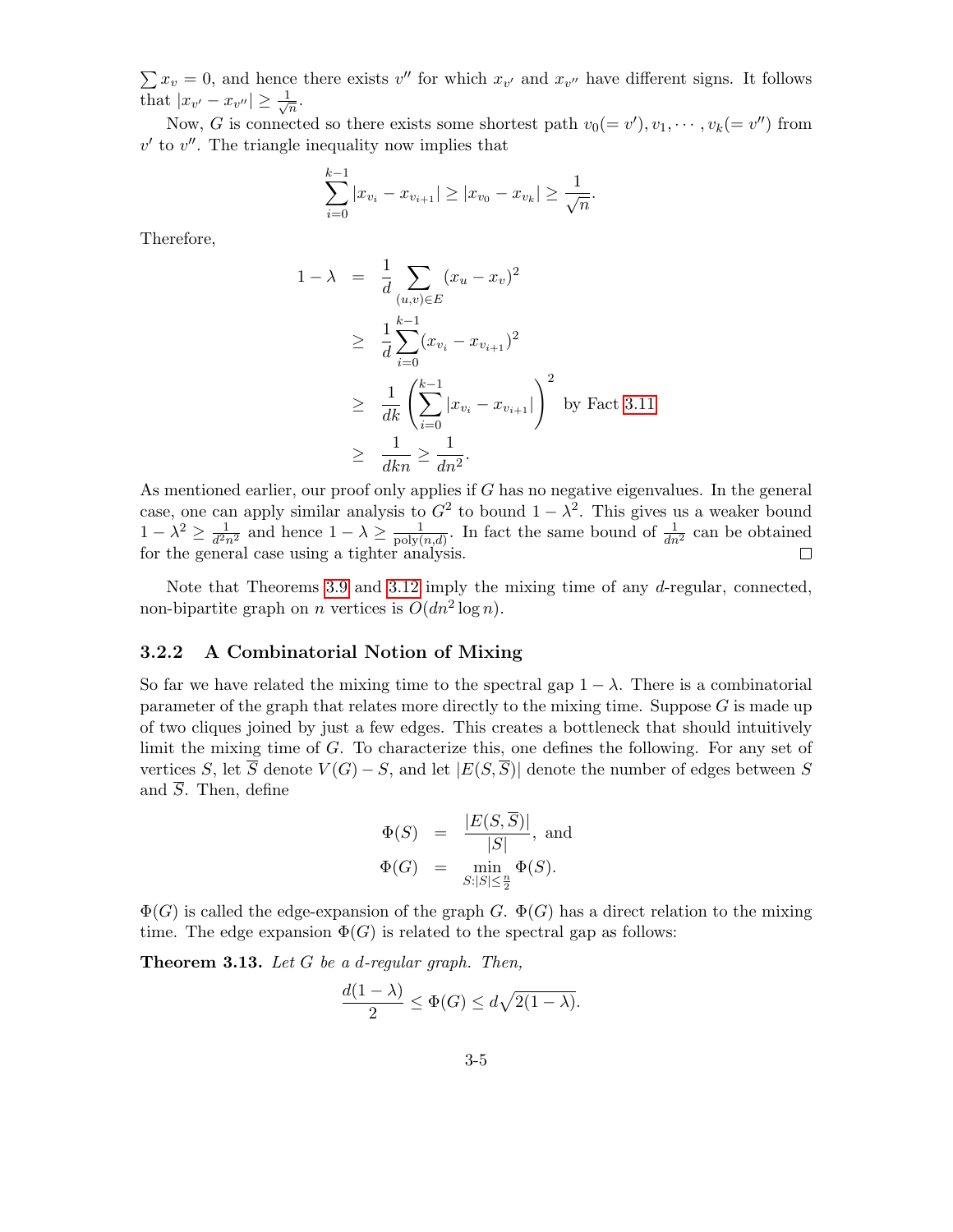# 3.3 Applications

## 3.3.1 Undirected s-t Connectivity

Let G be a d-regular, connected, non-bipartite graph with n vertices and mixing time l. Consider a random walk beginning at some vertex  $s$ . Then for any vertex  $t$  and any integer  $l' \geq l$ , we know that

Prob [Random walk is at vertex t after l' steps] =  $(A^{\ell'}\pi)$  $\frac{1}{t} \geq \frac{1}{n}$  $\frac{1}{n} - \frac{1}{2n}$  $\frac{1}{2n} = \frac{1}{2n}$  $\frac{1}{2n}$ .

Therefore, a random walk of length  $2nl'$  will reach t with constant probability. We know that the mixing time for a d-regular connected bipartite graph is  $O(dn^2 \log n)$ . This suggests an algorithm for s-t connectivity. Take a random walk of length  $\Theta(dn^3 \log n)$  starting at s. If the walk reaches  $t$ , then  $s$  and  $t$  are connected. Otherwise,  $s$  and  $t$  are disconnected with high probability. Note this runs in polynomial time and uses only  $\log n$  space to track the current vertex.

Now, as stated, our argument relies on G being d-regular, connected and and nonbipartite to find a path from s to t. We can remove these assumptions as follows.

- 1. (Connected) Restrict to the connected component of G containing s.
- 2. *(Bipartite)* Add a self loop at each vertex. This does not affect whether s and t are connected and it causes the graph to be no longer bipartite.
- 3. (Regular) Each vertex of degree  $D > 3$  can be replaced by D vertices of degree 3 in a cycle to make the graph 3-regular. Also, non-regular graphs do in fact mix already and the same algorithm works. We have not shown this, however.

<span id="page-5-0"></span>We summarize all this as follows.

**Theorem 3.14** (Undirected Connectivity is in RL,  $[AKL^+]$  $[AKL^+]$ ). There is a polynomial time, log space Monte Carlo algorithm for s-t connectivity in undirected graphs.

Recently, Reingold obtained a deterministic algorithm for undirected s-t connectivity (also using expanders)[\[Rei\]](#page-8-1). We will cover it in future lectures.

#### 3.3.2 Hitting Time and Cover Time

As in the previous section, let  $l$  be the mixing time of a graph  $G$  on  $n$  vertices. Consider a random walk beginning at an arbitrary vertex s. Then, recall that for  $l' \geq l$ , it is true for any t that

Prob [Random walk is at vertex *t* after 
$$
l'
$$
 steps]  $\geq \frac{1}{2n}$ .

It follows that the expected time for a random walk to reach t is at most  $2n \cdot l$ , so the hitting time of G is at most  $2n \cdot l$ , which is polynomial in n. Similarly, after  $2n^2 \cdot l$  steps, the walk will have reached each vertex with high probability. Thus, the cover time of  $G$  is also polynomial in n.

Tighter results are known for both the hitting time and cover time, as summarized in the following theorems.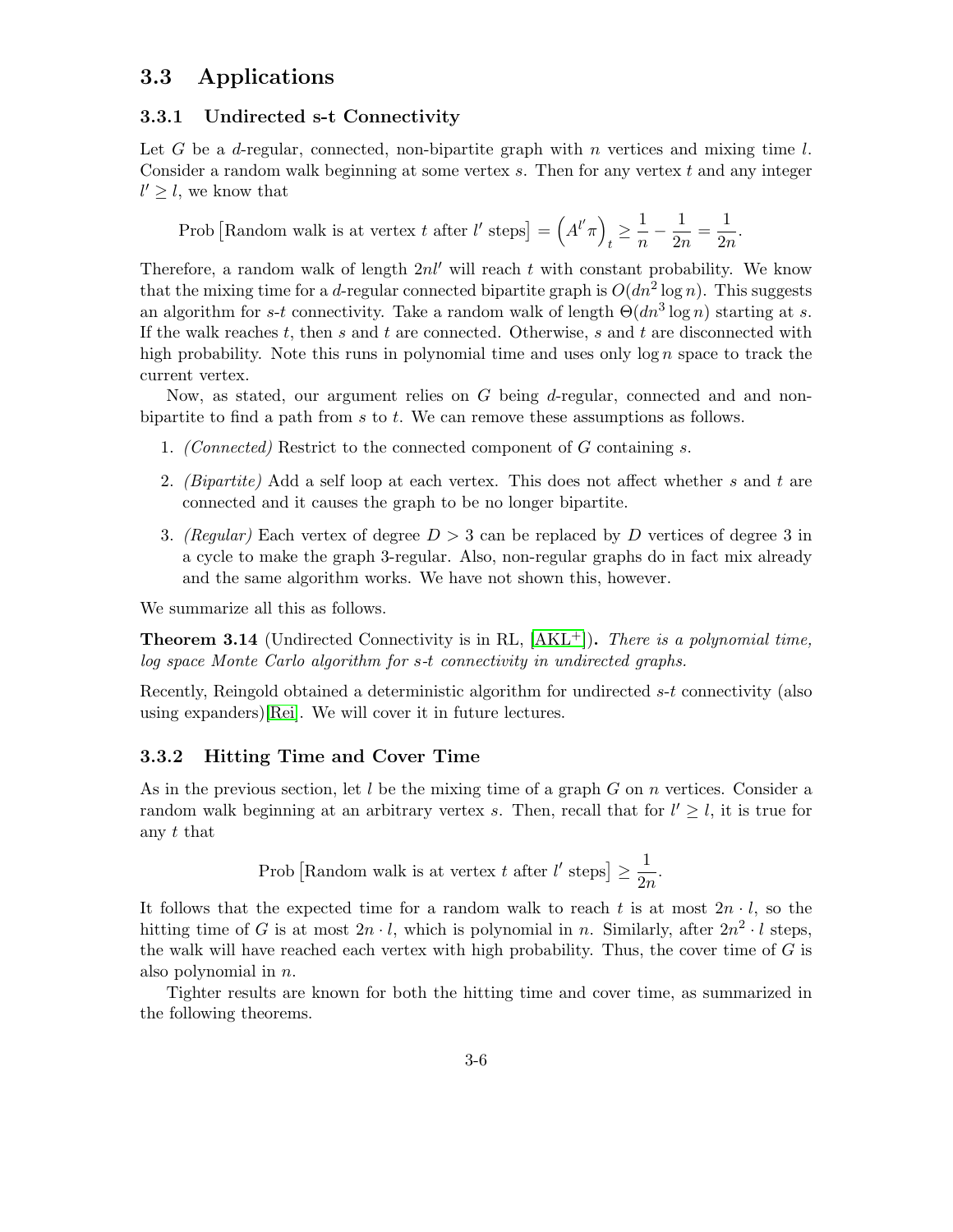**Theorem 3.15.** Let G be an arbitrary undirected graph on n vertices. Then,

- 1. [\[BW\]](#page-7-1)  $H(G) \leq \frac{4}{27}n^3 \frac{1}{9}$  $\frac{1}{9}n^2 + O(n)$ , and
- 2. [\[Fei1\]](#page-7-2)  $C(G) \leq (\frac{4}{27} + o(1)) n^3$ .

<span id="page-6-0"></span>**Theorem 3.16** ([\[Fei2\]](#page-7-3)). Let G be a d-regular undirected graph on n vertices. Then,  $C(G)$   $\leq$  $2n^2$ .

The bound given in Theorem [3.16](#page-6-0) is also known to be tight.

#### 3.3.3 Universal Traversal Sequences

Universal traversal sequences (UTS) were originally defined by Cook, and later suggested by  $[AKL^+]$  $[AKL^+]$  as a possible means to derandomize Theorem [3.14.](#page-5-0)

Consider a sequence  $S \in \{1, 2, \dots, d\}^{l(n)}$  for some function l. Now, consider a d-regular undirected graph  $G$  where all the edges adjacent to each vertex have been labeled with distinct integers from 1 to d. These labellings need not be consistent in the sense that one edge might have two different labels assigned to it by two different vertices. For each vertex s, we can now use S to define a walk on G starting at s. Specifically, if we are at vertex v after *i* steps, we go to vertex v' where  $\overline{vv'}$  is the edge labeled  $S_i$  by v. We say  $\mathcal S$  is a "universal traversal sequence" if this walk traverses every vertex of the graph for every possible beginning vertex on every labeling of every  $n$  vertex  $d$ -regular graph. We are interested in constructing UTS of short length (i.e.,  $l(n) = \text{poly}(n)$ ).

It is not obvious how to construct a UTS or even whether one exists. However, a sufficiently lengthy random string will be a UTS with high probability.

**Theorem 3.17.** Suppose every d-regular, n vertex graph has cover time at most  $C$  (note  $C \leq 2n^2$  by Theorem [3.16\)](#page-6-0). Then, there exists a UTS for d-regular, n vertex graphs of length at most  $4ndC \log n$ .

*Proof.* Choose S uniformly at random from  $\{1, 2, \dots, d\}^{4ndC \log n}$ .

.

Let G be a random labeled d-regular graph on n vertices and  $u$  be a random starting vertex in  $G$ . The expected time for the random walk  $S$  to cover every vertex of  $G$  is at most  $C$ , so by Markov's inequality, a random walk will cover every vertex within  $2C$  steps with probability at least  $\frac{1}{2}$ . Since S can be decomposed into  $2nd \log n$  disjoint, and hence independent, random sequences of length  $2C$ , it follows that S will cover all the vertices of G with probability at least  $1-\frac{1}{2^{2nd}}$  $\frac{1}{2^{2nd \log n}} = 1 - \frac{1}{n^{2nd}}$ . Hence,

$$
\text{Prob}_{G,u,\mathcal{S}}\left[\mathcal{S}\text{ covers all vertices of }G\text{ starting at }u\right] \ge 1 - \frac{1}{n^{2nd}}
$$

Let N denote the number of ways of choosing a labeled d-regular graph  $G$  and a starting vertex u. For each vertex and each label, we can choose an adjacent vertex, and we can also choose one distinguished starting vertex. Thus,  $N \leq n \cdot n^{nd}$ .

Now, the probability that there exists one configuration (i.e., a labeled graph G and a starting vertex u) where S does not cover every vertex is at most  $N \cdot \frac{1}{n^{2nd}} \leq \frac{n}{n^{nd}} = o(1)$ . Thus, with high probability,  $S$  is a UTS. The result follows.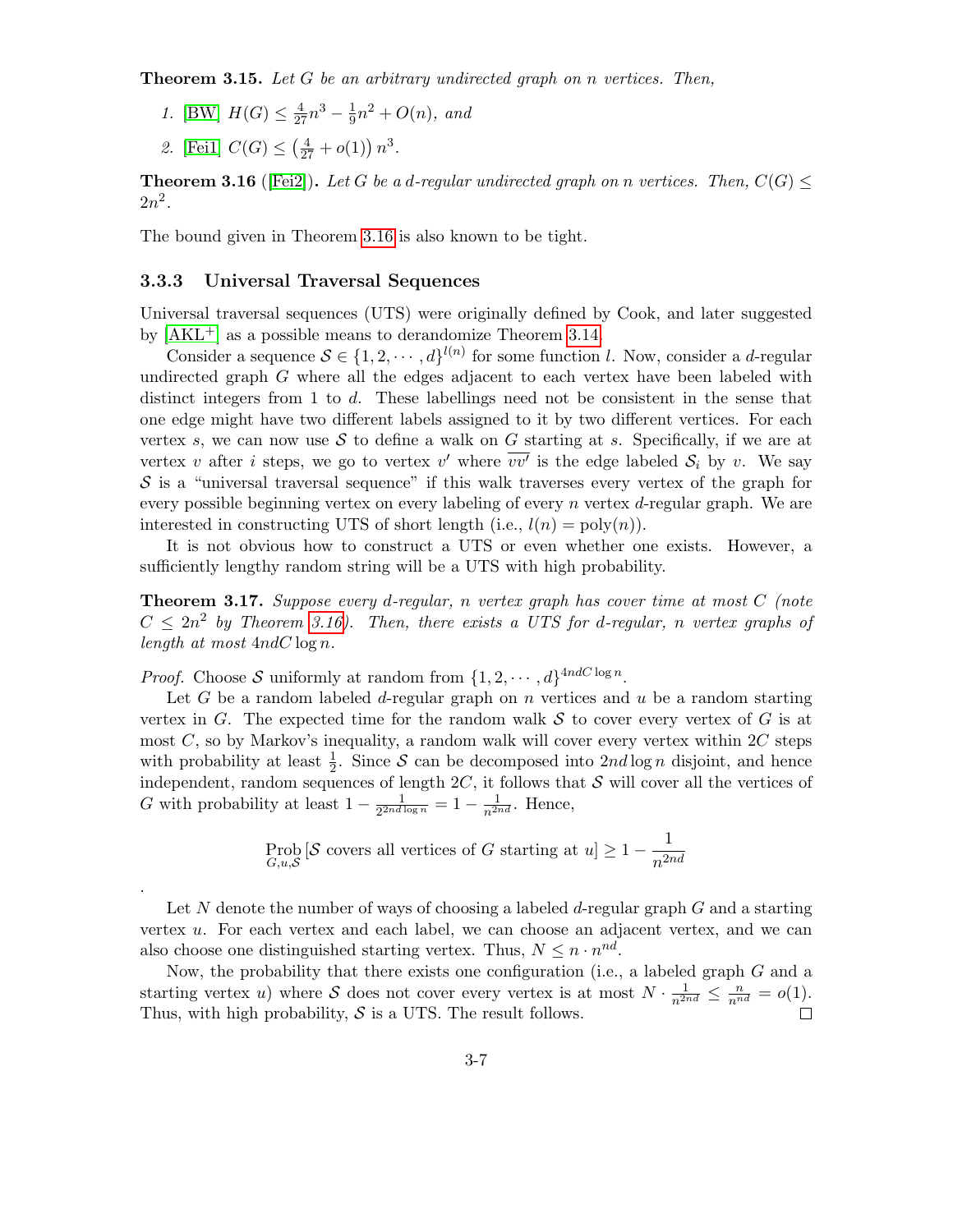To use a UTS to derandomize Theorem [3.14,](#page-5-0) this result is insufficient. For that purpose, we would need to construct a UTS deterministically using logarithmic space. In general, such a construction has not been found. However, we know how to construct UTS if we relax either the restriction that the length of the UTS must be polynomial or the restriction that the UTS holds good for all d-regular graphs on  $n$  vertices. The following is a flavor of such results under such relaxations.

**Theorem 3.18.** • [\[Ist\]](#page-8-2) A UTS (of polynomial length) can be constructed deterministically in  $O(\log n)$  space for cycles.

- [\[HW\]](#page-7-4) A UTS (of polynomial length) can be constructed deterministically in  $O(\log n)$ space for d-regular expanders which are "consistently labelled $1$ "
- 3. [\[Rei\]](#page-8-1) A UTS (of polynomial length) can be constructed deterministically in  $O(\log n)$ space for d-regular undirected graphs which are consistently labelled.
- 4. [\[Nis\]](#page-8-3) A UTS, of length  $O(n^{\log n})$ , can be constructed deterministically in  $O(\log^2 n)$ space for general d-regular graphs with general labellings.

## 3.3.4 Random Walks on Expanders

Finally, we apply Theorem [3.9](#page-2-0) to the case of expanders. We know the mixing time is  $O(\frac{\log n}{1-\lambda})$  $\frac{\log n}{1-\lambda}$ but  $\lambda$  is bounded by a constant for expanders. Thus, the mixing time on an expander is just  $O(\log n)$ , which is the best possible (up to constant factors) since the diameter of an expander is  $O(\log n)$ . It follows that expanders are rapidly mixing, which will allow for some applications to derandomization in the next lecture.

## References

- <span id="page-7-0"></span>[AKL<sup>+</sup>] Romas Aleliunas, Richard M. Karp, Richard J. Lipton, László Lovász, Charles Rackoff: "Random Walks, Universal Traversal Sequences, and the Complexity of Maze Problems". FOCS 1979: 218-223
- <span id="page-7-1"></span>[BW] Graham Brightwell, Peter Winkler: "Maximum Hitting Time for Random Walks on Graphs". Random Struct. Algorithms 1(3): 263-276 (1990)
- <span id="page-7-2"></span>[Fei1] Uriel Feige: "A Tight Upper Bound on the Cover Time for Random Walks on Graphs". Random Struct. Algorithms 6(1): 51-54 (1995)
- <span id="page-7-3"></span>[Fei2] Uriel Feige: "Collecting Coupons on Trees, and the Cover Time of Random Walks". Computational Complexity 6(4): 341-356 (1997)
- <span id="page-7-4"></span>[HW] Shlomo Hoory, Avi Wigderson: "Universal Traversal Sequences for Expander Graphs". Inf. Process. Lett. 46(2): 67-69 (1993)

<span id="page-7-5"></span><sup>&</sup>lt;sup>1</sup>A labeling is said to be be consistent if for any two edges  $e_1 = (u_1, v)$  and  $e_2 = (u_2, v)$  incident on the same vertex v, it is the case that the label of  $e_1$  wrt  $u_1$  is different from that of  $e_2$  wrt  $u_2$ .